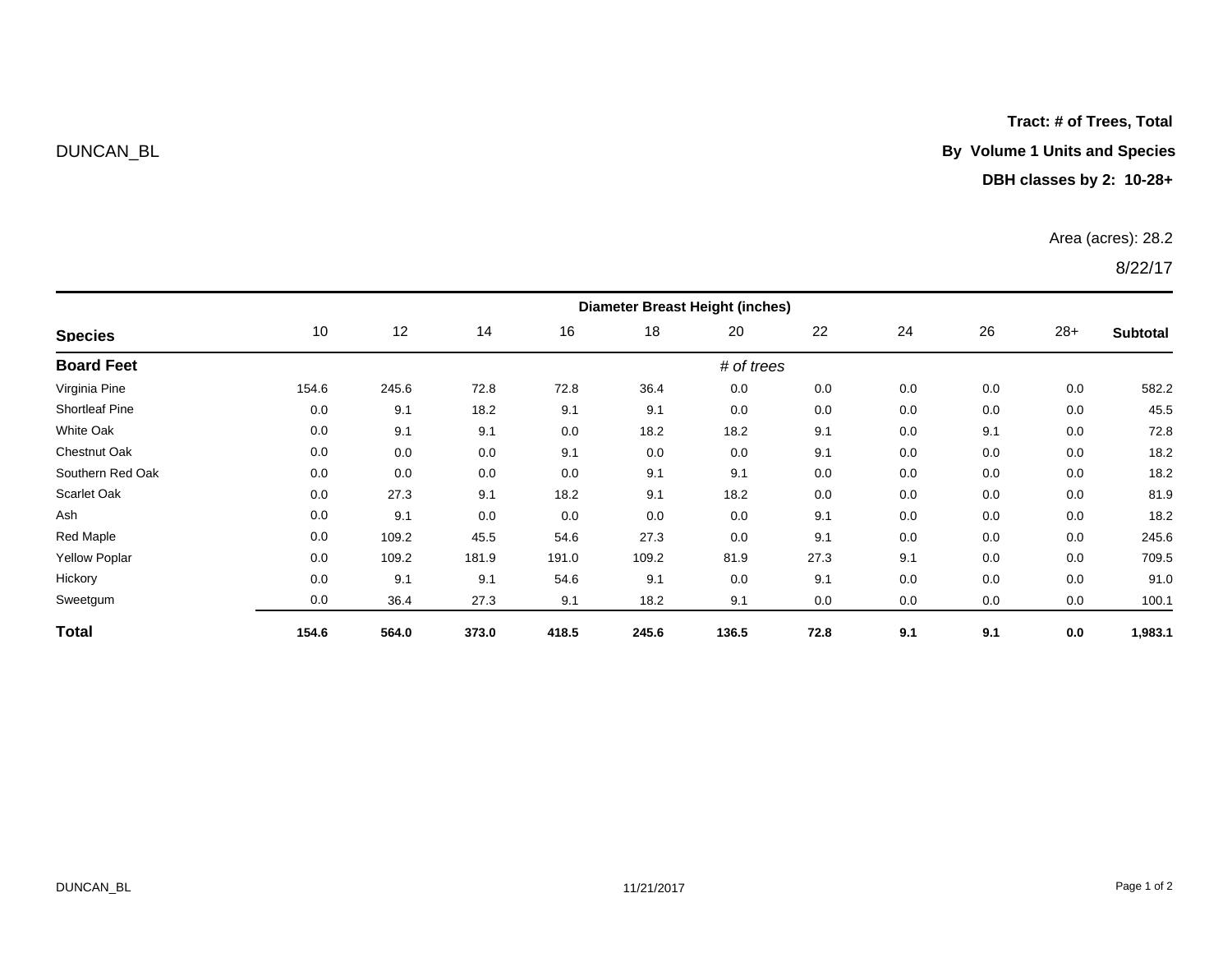## **Tract: # of Trees, Total**

## DUNCAN\_BL **By Volume 1 Units and Species**

## **DBH classes by 2: 10-28+**

### Area (acres): 28.2

|                      | <b>Diameter Breast Height (inches)</b> |      |     |     |     |            |     |     |     |       |                 |
|----------------------|----------------------------------------|------|-----|-----|-----|------------|-----|-----|-----|-------|-----------------|
| <b>Species</b>       | 10                                     | 12   | 14  | 16  | 18  | 20         | 22  | 24  | 26  | $28+$ | <b>Subtotal</b> |
| Cords                |                                        |      |     |     |     | # of trees |     |     |     |       |                 |
| Virginia Pine        | 81.9                                   | 0.0  | 0.0 | 0.0 | 0.0 | 0.0        | 0.0 | 0.0 | 0.0 | 0.0   | 81.9            |
| White Oak            | 36.4                                   | 0.0  | 0.0 | 0.0 | 0.0 | 0.0        | 0.0 | 0.0 | 0.0 | 0.0   | 36.4            |
| Scarlet Oak          | 9.1                                    | 9.1  | 0.0 | 0.0 | 0.0 | 0.0        | 0.0 | 0.0 | 0.0 | 0.0   | 18.2            |
| Sourwood             | 0.0                                    | 9.1  | 0.0 | 0.0 | 0.0 | 0.0        | 0.0 | 0.0 | 0.0 | 0.0   | 9.1             |
| Red Maple            | 36.4                                   | 0.0  | 0.0 | 0.0 | 0.0 | 0.0        | 0.0 | 0.0 | 0.0 | 0.0   | 36.4            |
| <b>Yellow Poplar</b> | 72.8                                   | 0.0  | 0.0 | 0.0 | 0.0 | 0.0        | 0.0 | 0.0 | 0.0 | 0.0   | 72.8            |
| Hickory              | 9.1                                    | 0.0  | 0.0 | 0.0 | 0.0 | 0.0        | 0.0 | 0.0 | 0.0 | 0.0   | 9.1             |
| Sweetgum             | 18.2                                   | 0.0  | 0.0 | 9.1 | 0.0 | 0.0        | 0.0 | 0.0 | 0.0 | 0.0   | 27.3            |
| Persimmon            | 9.1                                    | 0.0  | 0.0 | 0.0 | 0.0 | 0.0        | 0.0 | 0.0 | 0.0 | 0.0   | 9.1             |
| <b>Total</b>         | 272.9                                  | 18.2 | 0.0 | 9.1 | 0.0 | 0.0        | 0.0 | 0.0 | 0.0 | 0.0   | 300.2           |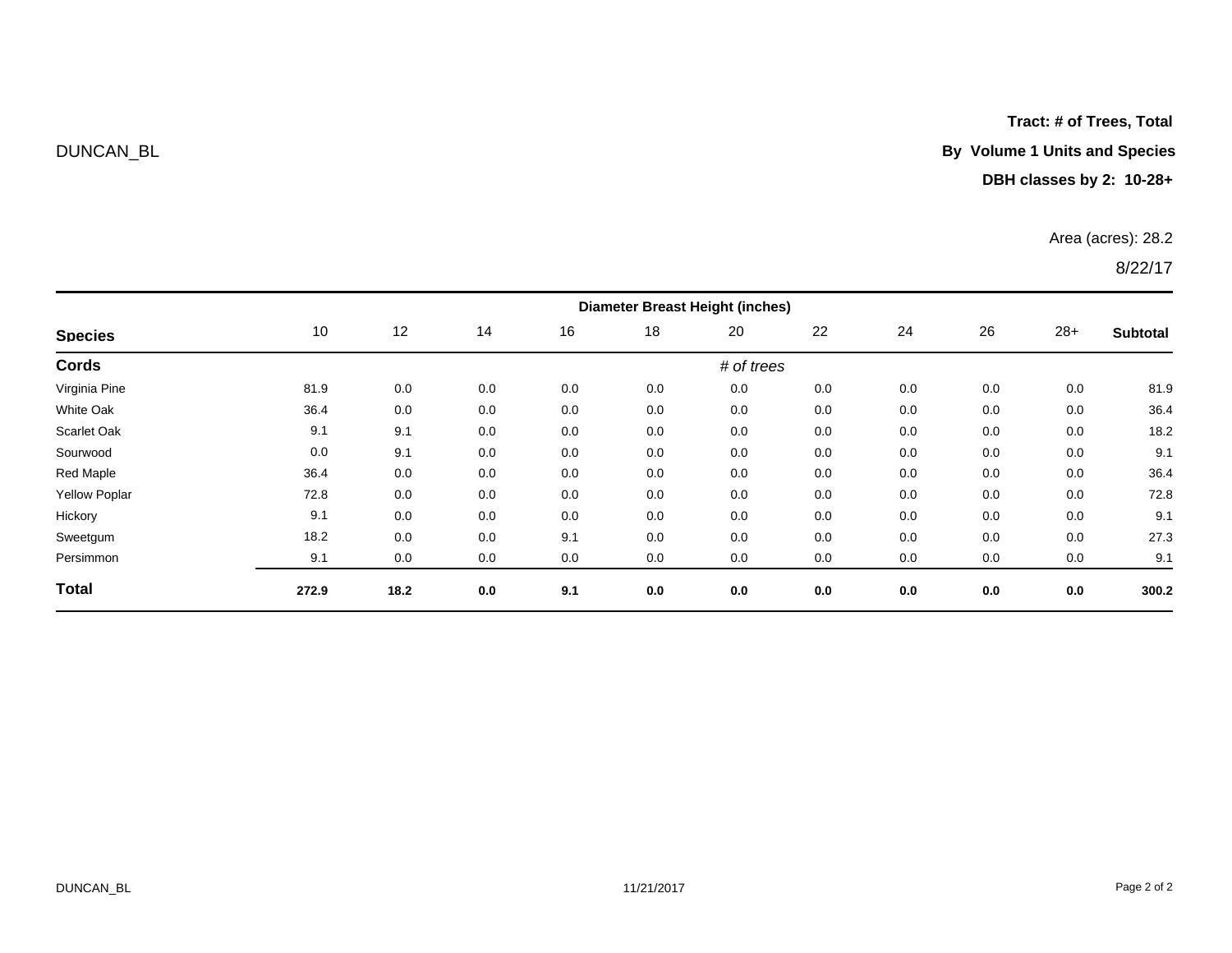**Tract: Volume, Total**

## DUNCAN\_BL **By Volume 1 Units and Species**

## **DBH classes by 2: 10-28+**

### Area (acres): 28.2

|                            | <b>Diameter Breast Height (inches)</b> |      |      |      |      |      |      |     |     |       |          |
|----------------------------|----------------------------------------|------|------|------|------|------|------|-----|-----|-------|----------|
| Species--Volume Table      | 10                                     | 12   | 14   | 16   | 18   | 20   | 22   | 24  | 26  | $28+$ | Subtotal |
|                            | <b>MBF</b>                             |      |      |      |      |      |      |     |     |       |          |
| Virginia Pine--Inter 78    | 8.9                                    | 27.6 | 13.0 | 17.7 | 12.2 | 0.0  | 0.0  | 0.0 | 0.0 | 0.0   | 79.5     |
| Shortleaf Pine--Inter 78   | 0.0                                    | 1.1  | 3.3  | 2.4  | 3.1  | 0.0  | 0.0  | 0.0 | 0.0 | 0.0   | 9.9      |
| White Oak--Inter76         | 0.0                                    | 0.6  | 0.9  | 0.0  | 4.4  | 5.1  | 3.7  | 0.0 | 2.6 | 0.0   | 17.2     |
| Chestnut Oak--Inter 78     | 0.0                                    | 0.0  | 0.0  | 1.9  | 0.0  | 0.0  | 3.9  | 0.0 | 0.0 | 0.0   | 5.9      |
| Southern Red Oak--Inter 78 | 0.0                                    | 0.0  | 0.0  | 0.0  | 2.5  | 3.2  | 0.0  | 0.0 | 0.0 | 0.0   | 5.7      |
| Scarlet Oak--Inter 78      | 0.0                                    | 2.2  | 1.0  | 3.5  | 1.2  | 5.4  | 0.0  | 0.0 | 0.0 | 0.0   | 13.3     |
| Ash--Inter 78              | 0.0                                    | 0.7  | 0.0  | 0.0  | 0.0  | 0.0  | 2.6  | 0.0 | 0.0 | 0.0   | 3.3      |
| Red Maple--Inter 78        | 0.0                                    | 7.1  | 4.5  | 8.8  | 5.5  | 0.0  | 2.6  | 0.0 | 0.0 | 0.0   | 28.5     |
| Yellow Poplar--Inter 78    | 0.0                                    | 10.7 | 29.7 | 44.5 | 34.1 | 33.6 | 14.1 | 5.5 | 0.0 | 0.0   | 172.2    |
| Hickory--Inter 78          | 0.0                                    | 0.7  | 0.7  | 8.0  | 1.7  | 0.0  | 1.9  | 0.0 | 0.0 | 0.0   | 13.0     |
| Sweetgum--Inter 78         | 0.0                                    | 3.1  | 4.4  | 1.6  | 4.5  | 2.7  | 0.0  | 0.0 | 0.0 | 0.0   | 16.4     |
| <b>Total</b>               | 8.9                                    | 53.7 | 57.5 | 88.5 | 69.2 | 50.0 | 29.0 | 5.5 | 2.6 | 0.0   | 364.8    |